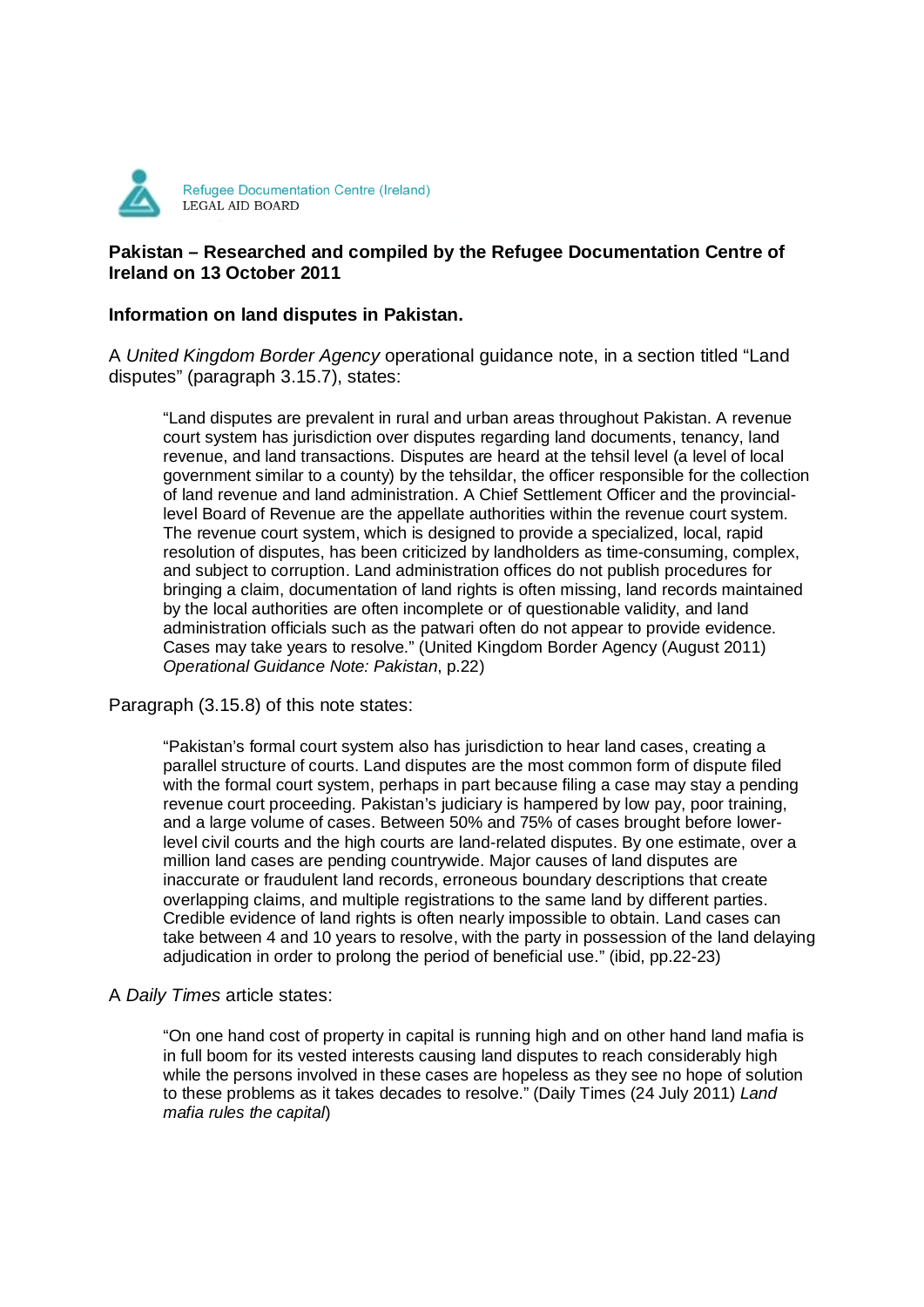This article also states:

"According to court official, disputes over land issues are on the increase in the federal capital. Locals in and around the city allegedly sell their lands and then try to cancel the agreements. He said that land ownership is highly concentrated in rural areas of capital and a root cause of persistent poverty and instability countrywide. He said that the land dispute is a burning issue in district court because the property price is very expensive in Islamabad and with the passage of time it is increasing. He said that these cases take so long generation-to-generation but their issues are not resolving." (ibid)

A paper presented at the 2010 International Federation of Surveyors conference, in a section titled "Institutional Issues" (3.2.1), states:

"All clients said that inaccuracy and complex nature of the present LAS exacerbates land related disputes. This creates doubts about tenure security in land owner's minds due to which they can not use their property for any mortgage and loan from banks. Moreover, land transactions are relatively expensive and disputes about the correctness of land rights are caused among others by an inefficient and dispersed land record system (Qazi, 2005). 46% of the BOR officials (thirteen officials including Patwaris and Naib Tehsildars) pointed out that the government does not provide any funds to Patwaris for stationary which affects their performance. 87% of the clients accepted that official procedures in the present LAS are so complicated that these always lead to delays in court decisions that affects the land market directly or indirectly both at local and national level. 87% of the clients also admitted that the lack of credible information and insufficient cooperation of land administration officials during land disputes generate considerable delays in resolving pending cases in courts. Mumtaz and Nosherwani (2006) also mentioned that the legal procedures in land cases are complex and the duration of a land case may go beyond the litigant's lifetime." (International Federation of Surveyors (FIG) (16 April 2010) Land Administration System in Pakistan – Current Situation and Stakeholders' Perception, p.11)

A UN Human Rights Council report refers to the use of blasphemy charges in land disputes as follows:

"Charges of blasphemy are indeed sometimes used for personal or political reasons. They have been used to settle scores unrelated to religious activity, such as intra-family or property disputes and more broadly to intimidate, threaten or punish people who belong to minority communities. In many cases, religious violence has occurred in villages or cities where land had grown in commercial value. Mosque leaders have allegedly exploited the religious sentiments of Muslim people to chase Christians or Ahmadis away in order to grab the land they occupied." (UN Human Rights Council (23 February 2010) Written statement submitted by the Asian Legal Resource Centre (ALRC), a non-governmental organization in general consultative status, p.4)

See also report from the Asian Human Rights Commission which states:

"It is said that the land around the Bahmani Wala village has now become prime land and some land grabbers want to occupy it through their connections in the Punjab provincial government. For that purpose they have hired the Muslim clerics of the province to lodge a communal movement against the Christian community. The local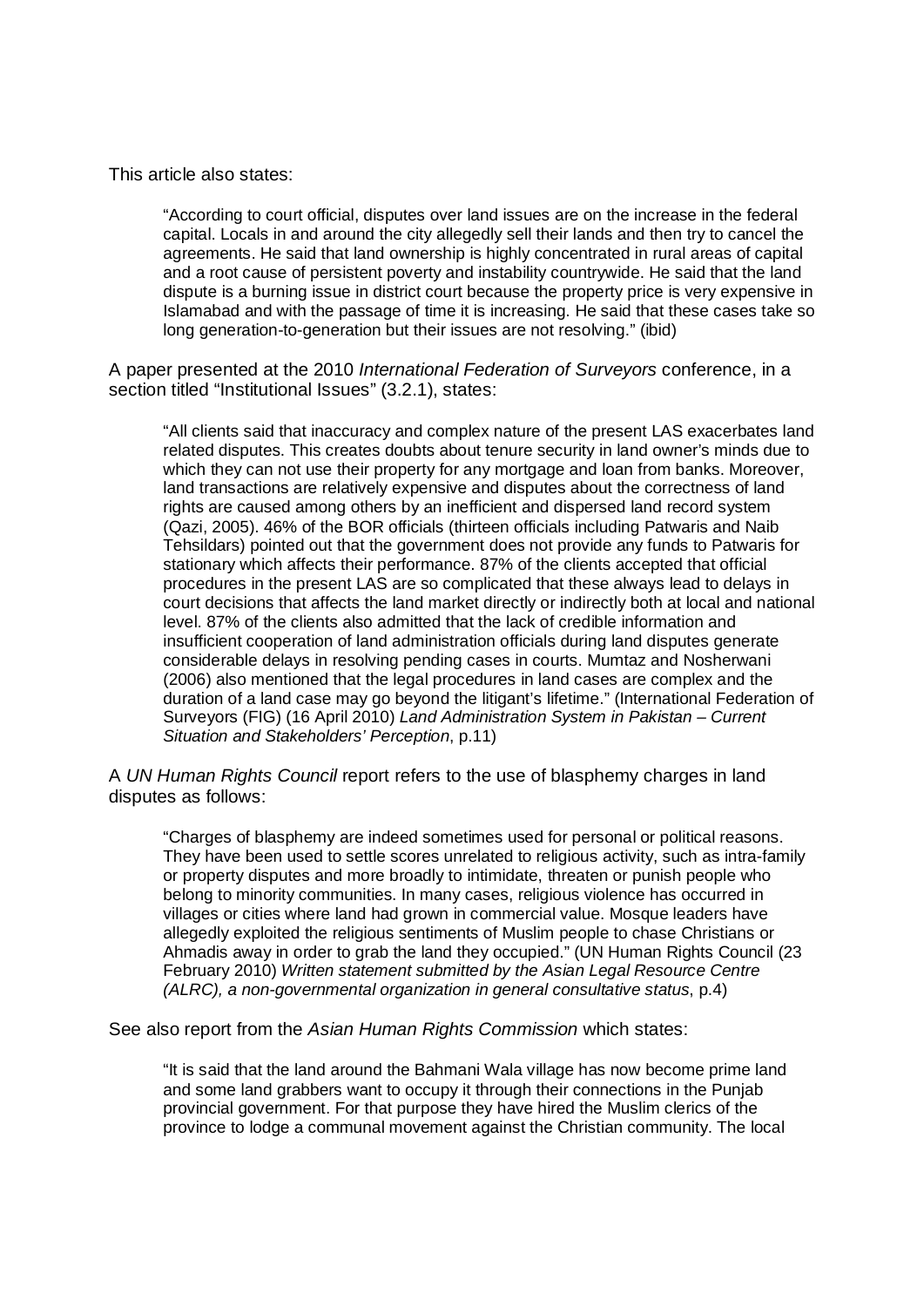authorities feel it is better to grab the land of Christians in the name of blasphemy." (Asian Human Rights Commission (2 July 2009) Pakistan: Around 100 houses belonging to Christians damaged, and a young man beaten to death)

#### A Daily Times article states:

"With the launch of new housing societies and commercial areas in capital, the land mafia is flexing its muscles to make money that is resulting in increase in land disputes and people are approaching district courts, which have received 1,379 cases in last three months from July- September 2011. Meanwhile, the persons involved in these cases are hopeless, and they think that the crop of court will not yield fruit as it take decades to resolve land disputes." (Daily Times (26 September 2011) 1,397 cases of land disputes filed with district court in 3 months)

#### A Dawn article states:

"Land and property disputes leave all other motives for murder far behind in the federal capital. In the past, such disputes used to be prevalent in rural areas but the growing trend of urbanisation has brought it to the peripheries of big cities where price of real estate has been rising fast. Since Islamabad is the choicest place for many, particularly the moneyed class, to live in or invest, land here fetches the highest price. Market sources say price of land in Islamabad is 100 per cent higher than in other big cities of Pakistan. In such a situation, forays by the mafia and disputes over land in the city's rural areas are inevitable. Such disputes have risen mostly in those areas of the city which are developing as satellite towns. Many of the cases have been reported from localities like Alipur Farash, Phulgaran, Bhara Kahu, Sihala and those falling in the northern and western parts of the capital. Majority of the disputes have led to target and revenge killings between the contending family members." (Dawn (16 March 2010) Land disputes behind most murders in Islamabad)

## A September 2011 Right Vision News article states:

"At least eleven people including a woman were killed in exchange of fire between two groups over a land dispute in Bari Kot area of Upper Dir. Several injured have been shifted to the hospital. According to police, the gun battle started over a disputed piece of land killing eleven people on the spot and injuring several." (Right Vision News (20 September 2011) Pakistan: Woman among 11 killed over land dispute)

## An October 2011 Right Vision News article states:

"A man was killed and 25 others were injured over a land dispute in Mian Channu. According to police, Abdi along with others opened fire and killed Sabir and injured 25 others including women and children." (Right Vision News (7 October 2011) Pakistan: One killed, 25 injured over land dispute)

See also October 2011 Right Vision News article which states:

"At least four people of a family including a minor were killed and three injured in Ranipur area of Khairpur over a land dispute. According to area police, Narija and Jatoi tribes have been at loggerheads over a piece of land. Some unknown armed men entered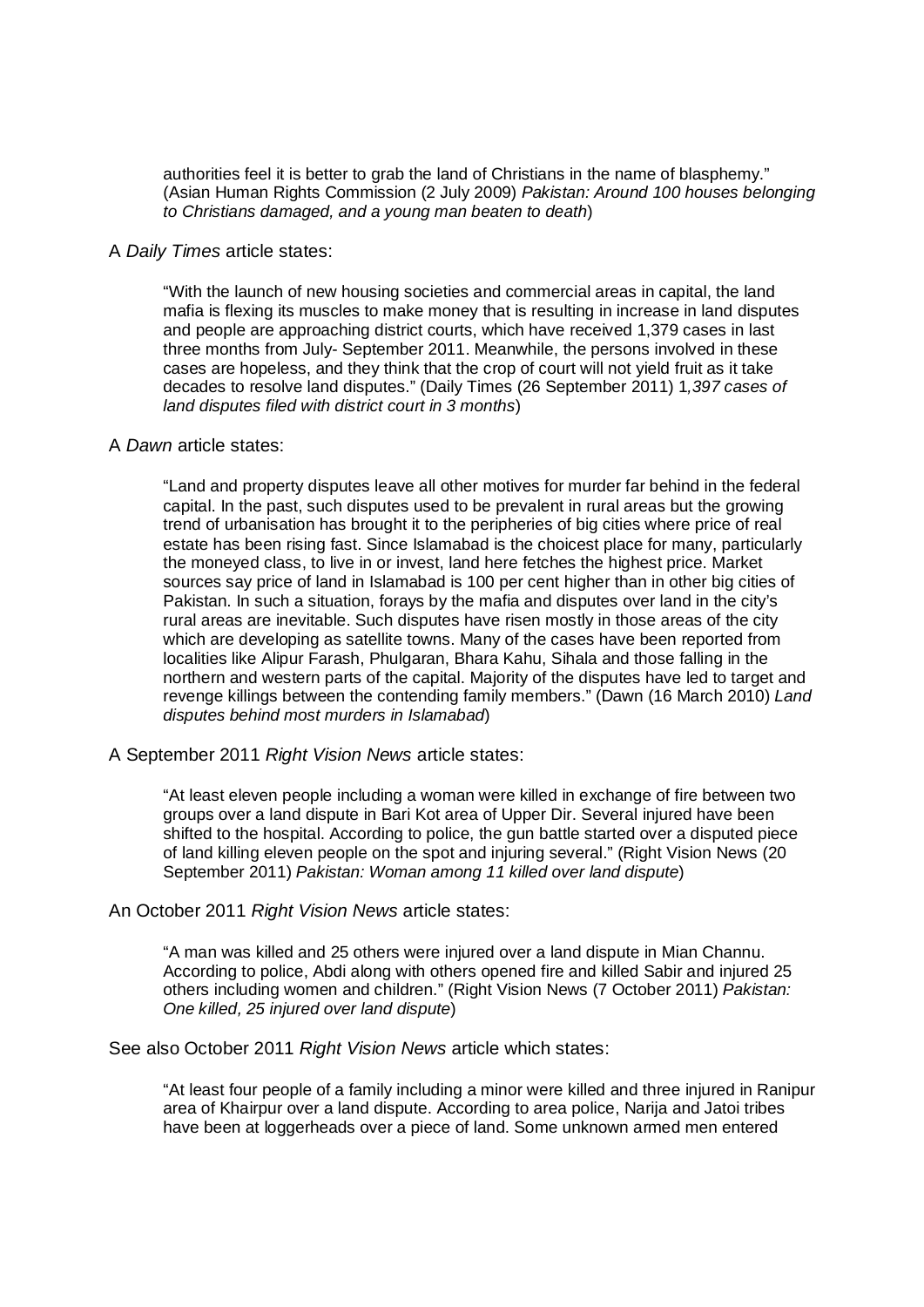house of Qadir Bux Narija and opened fire killing his wife, Marvi, one and half year old daughter, Rozeena, Sohnu and Saddrudin and injuring three others." (Right Vision News (12 October 2011) Pakistan: 4 killed over land dispute)

This response was prepared after researching publicly accessible information currently available to the Refugee Documentation Centre within time constraints. This response is not and does not purport to be conclusive as to the merit of any particular claim to refugee status or asylum. Please read in full all documents referred to.

## **References:**

Asian Human Rights Commission (2 July 2009) Pakistan: Around 100 houses belonging to Christians damaged, and a young man beaten to death http://www.humanrights.asia/news/ahrc-news/AHRC-STM-151-2009 (Accessed 13 October 2011)

Daily Times (26 September 2011) 1,397 cases of land disputes filed with district court in 3 months http://www.lexisnexis.com This is a subscription database (Accessed 12 October 2011)

Daily Times (24 July 2011) Land mafia rules the capital http://www.dailytimes.com.pk/print.asp?page=2011\07\24\story\_24-7-2011\_pg11\_1 (Accessed 13 October 2011)

Dawn (16 March 2010) Land disputes behind most murders in Islamabad http://archives.dawn.com/archives/130335 (Accessed 13 October 2011)

International Federation of Surveyors (FIG) (16 April 2010) Land Administration System in Pakistan – Current Situation and Stakeholders' Perception http://www.fig.net/pub/fig2010/papers/fs03f%5Cfs03f\_ali\_nasir\_3901.pdf (Accessed 13 October 2011)

Right Vision News (12 October 2011) Pakistan: 4 killed over land dispute http://www.lexisnexis.com This is a subscription database (Accessed 12 October 2011)

Right Vision News (7 October 2011) Pakistan: One killed, 25 injured over land dispute http://www.lexisnexis.com This is a subscription database (Accessed 12 October 2011)

Right Vision News (20 September 2011) Pakistan: Woman among 11 killed over land dispute